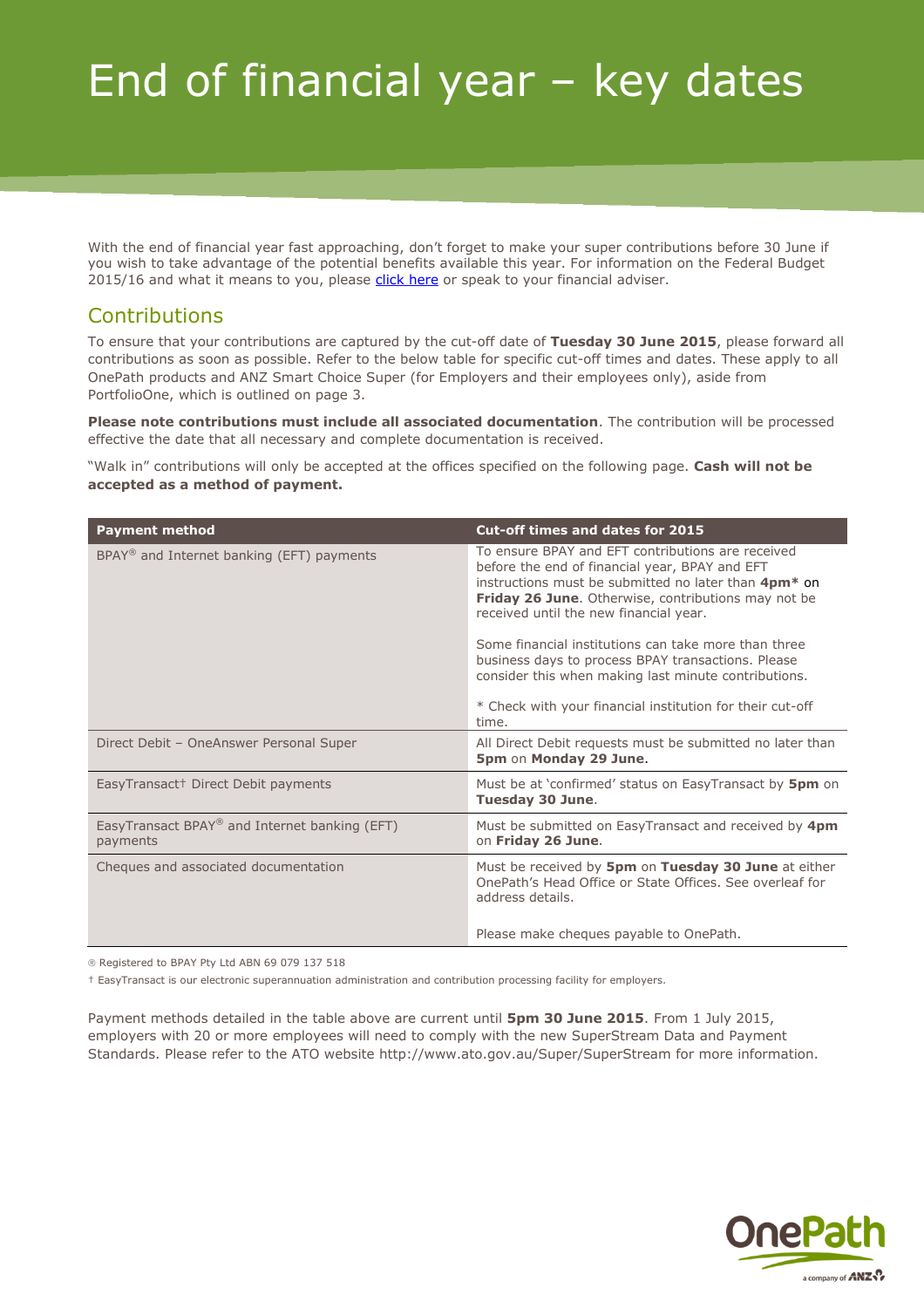## Important information

- These cut-off times do not apply to contributions made to other super funds via the clearing service (which can take up to six working days after receipt of payment by us to send to external funds).
- It is recommended that contributions for other super funds are submitted on EasyTransact by **5pm** on **15 June** to ensure they are received prior to the end of financial year.

#### 'Walk in' contributions brought to OnePath offices in person

We will accept 'walk in' contributions and additional investments for OnePath products (excluding PortfolioOne) and ANZ Smart Choice Super (for Employers and their Employees), at OnePath offices nationwide at the following times during the final week of the financial year:

#### **Head Office and State Offices: 25-30 June 2015 (Thursday, Friday, Monday & Tuesday), 8.30am– 5pm**

| <b>Office</b>     | <b>Street address</b>                                     | <b>Postal address</b>         |
|-------------------|-----------------------------------------------------------|-------------------------------|
| Head Office       | Ground floor, 242 Pitt Street, Sydney<br><b>NSW 2000</b>  | GPO Box 5306, Sydney NSW 2001 |
| Victoria          | Level 17, 55 Collins Street, Melbourne<br><b>VIC 3000</b> | As above                      |
| Queensland        | Level 20, 111 Eagle Street, Brisbane<br>OLD 4000          | As above                      |
| South Australia   | Level 21, 11 Waymouth Street,<br>Adelaide SA 5000         | As above                      |
| Western Australia | Level 10, 77 St Georges Terrace,<br>Perth WA 6000         | As above                      |

For walk-in contributions we can only accept payments by cheque or money order. Where a product allows credit card payments, members can use the automated pay-by-phone service on 133 110 or contact Customer Services.

## New Business Applications

For OneAnswer Frontier, new business applications, along with all associated paperwork and requirements, must be received by 5pm on **Tuesday 30 June 2015** at OnePath's Head Office or State offices. Please note, the relevant payment method and cut-off times apply. For OneCare Super, new business applications and any outstanding requirements must be received by **5pm on Thursday 25 June 2015**.

## A reminder about contribution caps

It is important that you are aware of the contribution limits and ensure you don't exceed the caps. Below is a quick summary of the current 2014/15 financial year contribution caps.

|                                                 | Concessional cap*<br>\$30,000 - if less than age 50 at 30 June 2015.<br>\$35,000 - if age 50 or over at 30 June 2015.                                                                                                                                                                                                                                                                                                                                                                                                                                                  | Non-concessional cap \$180,000                                                                                                                                                                                                                                                                                                                                                                                                                                                                                                                     |
|-------------------------------------------------|------------------------------------------------------------------------------------------------------------------------------------------------------------------------------------------------------------------------------------------------------------------------------------------------------------------------------------------------------------------------------------------------------------------------------------------------------------------------------------------------------------------------------------------------------------------------|----------------------------------------------------------------------------------------------------------------------------------------------------------------------------------------------------------------------------------------------------------------------------------------------------------------------------------------------------------------------------------------------------------------------------------------------------------------------------------------------------------------------------------------------------|
| <b>Excess tax on</b><br>amounts over the<br>cap | Excess concessional contributions will be included<br>in your assessable income and taxed at your<br>marginal rate. You will be entitled to a tax offset<br>equal to 15% of your excess concessional<br>contributions. An interest charge also applies to<br>account for the deferral of tax. You can elect to<br>withdraw up to 85% of your excess concessional<br>contributions from your superannuation. Depending<br>upon the amount effectively withdrawn, excess<br>concessional contributions may also count towards<br>the non-concessional contributions cap. | Excess non-concessional contributions<br>are taxed at 49.0% (includes the<br>Medicare levy and Temporary Budget<br>Repair levy).<br>You can elect to withdraw your excess<br>non-concessional contributions (and<br>85% of related earnings) which have<br>been made on or after 1 July 2013.<br>The related earnings will be assessed<br>at your marginal tax rate (less a 15%<br>tax offset). Any excess non-<br>concessional contributions left in your<br>superannuation fund will be taxed at<br>the top marginal rate plus Medicare<br>levy. |

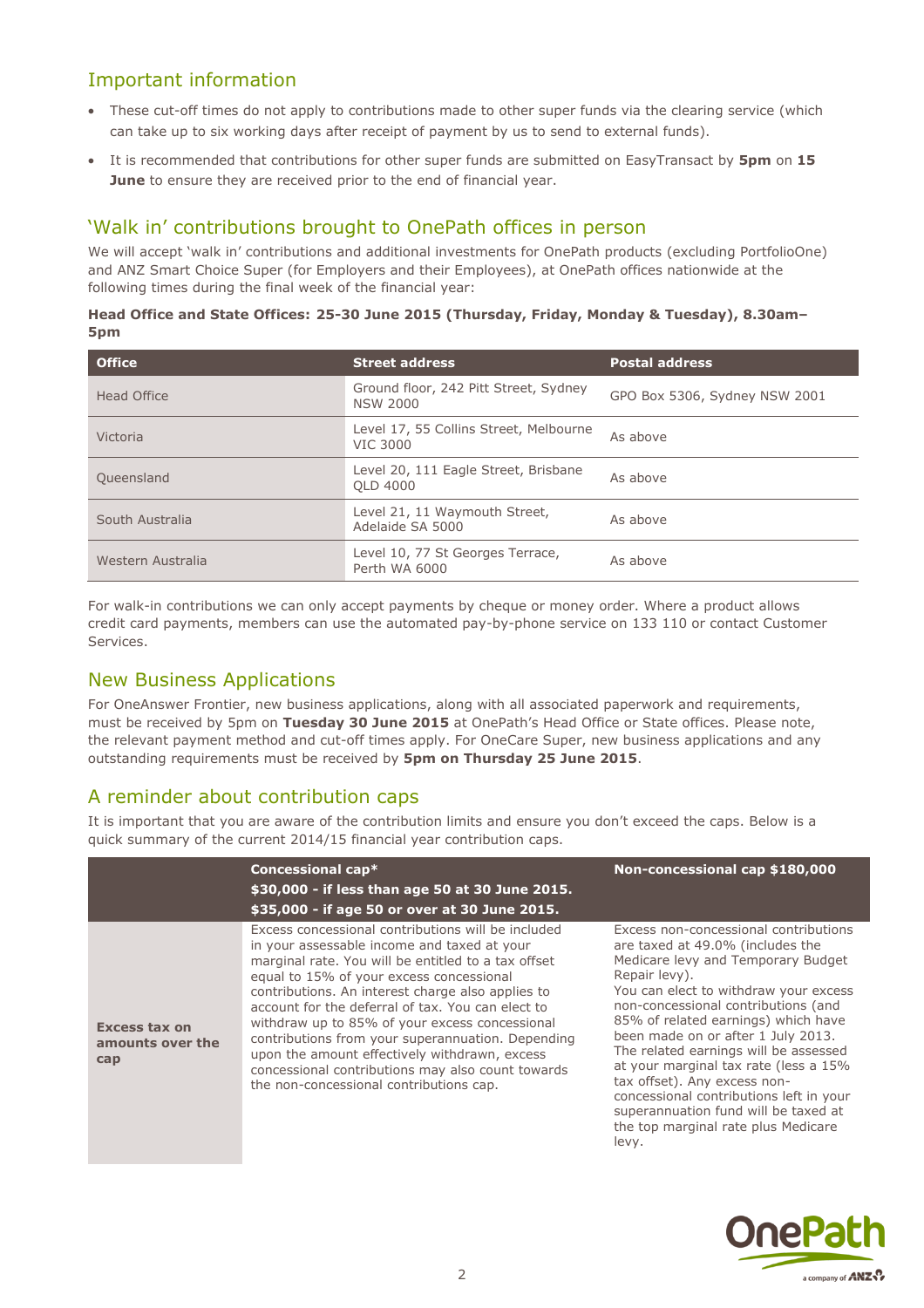|                          | Concessional cap*<br>\$30,000 - if less than age 50 at 30 June 2015.<br>\$35,000 - if age 50 or over at 30 June 2015. | Non-concessional cap \$180,000                                                                                                                                                                                                                                                                                                                                                                                                                                                                                                                                                             |
|--------------------------|-----------------------------------------------------------------------------------------------------------------------|--------------------------------------------------------------------------------------------------------------------------------------------------------------------------------------------------------------------------------------------------------------------------------------------------------------------------------------------------------------------------------------------------------------------------------------------------------------------------------------------------------------------------------------------------------------------------------------------|
| <b>Other information</b> |                                                                                                                       | If you are under age 65 at any time<br>during the financial year, you can bring<br>forward the next two years' non-<br>concessional contributions caps. This is<br>providing you have not already done<br>so in the previous two financial years.<br>The cap for the 2014/2015 financial<br>year for brought forward amounts is<br>\$540,000. This effectively allows you<br>to contribute up to \$540,000 over<br>three financial years. The bring-<br>forward is automatically triggered<br>when your non-concessional<br>contributions are more than \$180,000<br>in a particular year. |

\*The concessional cap is indexed to average weekly ordinary time earnings (AWOTE) and rounded down to the nearest multiple of \$5,000.

Note: Employer payments to cover member insurance premiums or fees will count towards the concessional contributions cap.

#### PortfolioOne

#### **Please note contributions cannot be delivered in person for PortfolioOne.**

|  |  | Please mail PortfolioOne cheques and documentation to: PortfolioOne |            |
|--|--|---------------------------------------------------------------------|------------|
|  |  |                                                                     | Locked Pos |

Locked Bag 50 Australia Square NSW 1215

| <b>Payment method</b>                                    | Cut-off times and dates for 2015                                                                                                                                                                                                                                      |  |
|----------------------------------------------------------|-----------------------------------------------------------------------------------------------------------------------------------------------------------------------------------------------------------------------------------------------------------------------|--|
| $BPAY^{\circledast}$ and Internet banking (EFT) payments | To ensure BPAY and EFT contributions are received<br>before the end of financial year, BPAY and EFT<br>instructions must be submitted no later than 5pm on<br><b>Wednesday 24 June.</b> Otherwise, contributions may not<br>be received until the new financial year. |  |
|                                                          | Some financial institutions can take more than three<br>business days to process BPAY transactions. Please<br>consider this when making last minute contributions.                                                                                                    |  |
| Direct Debit                                             | Super Service: 5pm on Tuesday 2 June<br>Investment Service: 5pm on Wednesday 24 June.                                                                                                                                                                                 |  |
| Cheques and associated documentation                     | All new applications must be received by 12pm on<br>Tuesday 30 June.                                                                                                                                                                                                  |  |
|                                                          | Additional contributions into PortfolioOne Superannuation<br>Service must be received by 3pm on Tuesday 30 June.                                                                                                                                                      |  |
|                                                          | Additional investments into PortfolioOne Investment<br>Service must be received by 4pm on Tuesday 30 June.                                                                                                                                                            |  |

Registered to BPAY Pty Ltd ABN 69 079 137 518

For more information on cut-off times and making contributions for PortfolioOne, please **[click here.](http://www.portfolioone.onepath.com.au/)**